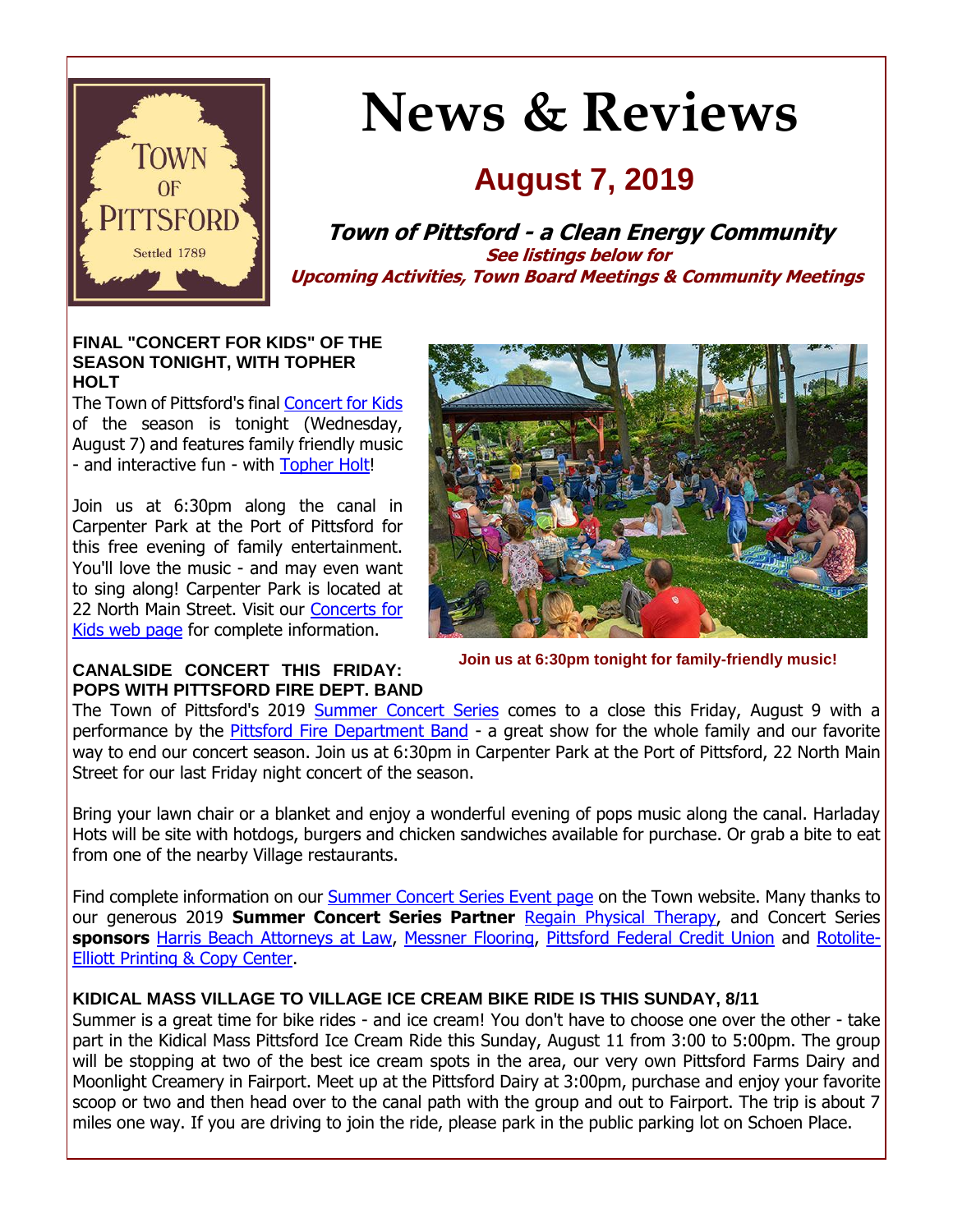This is a family-friendly bike ride, and all are welcome. Parents/caregivers must accompany their children on the ride. For more details, click this [Facebook event link.](http://r20.rs6.net/tn.jsp?f=001IqwHvSa-YcwS_16bosyT9LQ4Qj4y9hcPsqDP-gY7m7QXbojCZ67-tj_LZgj44WV6BVL2s0B2nUplNKGPXlDNlsilrl84PLciLABR9Q-jjzuo3yni038KL6Ab832BcDvKNM-Ox8kZ1e77yIHdWc1a1wJcU9ji31HhkMwJX_6PibaRKMMaMXXGzOCFkYtM5VbwFG4O0DNs9yM4vVga977yYA==&c=gsnQLx4yFoPv5E3a10cPMct2hZneeqaNyrO2tN5VJQ8aJwkbxuKHmA==&ch=0fMKQyDSLbwABg77GZ24R3S-BDbl2uCe89FdjJn2LD1WduQFLsCfvw==) If you can't make this ride, but want to join the fun, there are upcoming rides on September 15 and October 13. Join the [Kidical Mass Facebook group](http://r20.rs6.net/tn.jsp?f=001IqwHvSa-YcwS_16bosyT9LQ4Qj4y9hcPsqDP-gY7m7QXbojCZ67-tj_LZgj44WV63TOvJwsQyYj7oDnEuOlk5UsKFR2CFOhugqYnJj06fLkXJXJoeDnxqglUIzb9Z869njDbd28x19VNz2V-s0035IFlwkmMIEZuCU5yBVs_lQoyQ1zwDGpYrxW2ao4vBuCtWmVMjQdI9p5FbzeiXRchzA==&c=gsnQLx4yFoPv5E3a10cPMct2hZneeqaNyrO2tN5VJQ8aJwkbxuKHmA==&ch=0fMKQyDSLbwABg77GZ24R3S-BDbl2uCe89FdjJn2LD1WduQFLsCfvw==) or check visit the [Kidical Mass Ride webpage](http://r20.rs6.net/tn.jsp?f=001IqwHvSa-YcwS_16bosyT9LQ4Qj4y9hcPsqDP-gY7m7QXbojCZ67-tj_LZgj44WV6juLgoVoMI0IpQysedsDo5LR9BITioO9uDpj4lPlcoMxglhGFIWLIC9nHTKVZo0RMSahCOMkhD8wvVQ5qbI9gMBU3mzjkbNgKmbWlv2arI2DJ6uDWfbmUr6qDMpj-G9N1Z3wIdbtMAGPb0cAGSdwPwIzDACwtcJi_uZ5k9SifmF0qzCS2Ao0Y5p5c7ksdTxc2alTEow6_SwrQDTPkUG6VJWtjoDqwnuB6fw6KPgaQPxE1WpvR-TLHqzozFSS3bVJe32mhY0aY6phDs4Y5-nTQRJaFLuNXLdg7&c=gsnQLx4yFoPv5E3a10cPMct2hZneeqaNyrO2tN5VJQ8aJwkbxuKHmA==&ch=0fMKQyDSLbwABg77GZ24R3S-BDbl2uCe89FdjJn2LD1WduQFLsCfvw==) for information about upcoming rides.

#### **KEEP OFF THE RAILROAD BRIDGE!**

Last week an alert resident warned some people of high-school age to get off the railroad trestle bridge over the canal in the Village. They complied. Mere minutes later a freight train roared across the bridge. Had they not moved they could have been killed.

The same resident advised Supervisor Smith this past Saturday that the CSX Railroad's fence to keep people off the trestle has deteriorated. Supervisor Smith sent a Town staffer to assess the area and the Town followed up with CSX. The Railroad issued a work order to secure the site. Town staff will follow up to ensure this work order is completed.

At the usual speed on this rail line, it takes a freight train about two miles to come to a complete stop. Because of the way sound comes from a moving train, someone on the trestle can't tell from the sound whether an approaching train is nearby or far away. Two young people were killed on this trestle bridge in 1997. There's a memorial to them at the site. We don't want more memorials. Please share this message, especially with young people - KEEP OFF THE RAILROAD BRIDGE.

**SENIORS, JOIN US FOR LUNCH AND LEARN HOW TO AVOID SCAMS THIS TUESDAY, AUGUST 13** Seniors, join us in the VanHuysen Community Room at the Spiegel Pittsford Community Center this Tuesday, August 13 at 12noon for lunch and a program on scam prevention presented by Lifespan. Lunch includes pigs in a blanket, German potato salad, cole slaw and dessert. Cost is \$6.00 per person; advance registration and payment is required. To register or for more information, stop by the Pittsford Seniors office in the Community Center or call 248-6235.

Then be sure to save the date for our **lunch and a special birds of prey program by Wild Wings Bird Sanctuary on Tuesday, August 27**. Enjoy a delicious lunch and meet some amazing feathered friends! Lunch is \$6.00 per person and includes elbow macaroni and ground beef, creamy pea salad, roll, and frozen mint chocolate chip ice cream. Reservation and payment is due August 21. Stop by the Pittsford Seniors office in the Community Center or call 248-6235 for more information and to register.

The Town of Pittsford's Spiegel Community Center is located at 35 Lincoln Avenue. [To learn more about all](http://r20.rs6.net/tn.jsp?f=001IqwHvSa-YcwS_16bosyT9LQ4Qj4y9hcPsqDP-gY7m7QXbojCZ67-tuE2gTL2tC521UslNBYRKdLcYcYmUWVB9T-GVgaz7aL96egtSsStXiMtoFXvZNtxY9K4J48EmjLuJiqHlu9DRU4Uu6rNhpu5FDUbcOxVgbYEWrWAnSO0umeamXG1UvBTD7XtpXt5ny6vDnPFLMQ7aSbHJqQ7vIat6E4zSsRs2INosVM0CPANZNOrYM5LRUTMIJT50MLncOCAzRqkWb45ZQJW56w2qT49BsdY8iUpVQql_ghEwXiMQM0Y6uqLJFmBLicbdWRzH1BI&c=gsnQLx4yFoPv5E3a10cPMct2hZneeqaNyrO2tN5VJQ8aJwkbxuKHmA==&ch=0fMKQyDSLbwABg77GZ24R3S-BDbl2uCe89FdjJn2LD1WduQFLsCfvw==)  [of our wonderful programs for seniors visit our Seniors web page](http://r20.rs6.net/tn.jsp?f=001IqwHvSa-YcwS_16bosyT9LQ4Qj4y9hcPsqDP-gY7m7QXbojCZ67-tuE2gTL2tC521UslNBYRKdLcYcYmUWVB9T-GVgaz7aL96egtSsStXiMtoFXvZNtxY9K4J48EmjLuJiqHlu9DRU4Uu6rNhpu5FDUbcOxVgbYEWrWAnSO0umeamXG1UvBTD7XtpXt5ny6vDnPFLMQ7aSbHJqQ7vIat6E4zSsRs2INosVM0CPANZNOrYM5LRUTMIJT50MLncOCAzRqkWb45ZQJW56w2qT49BsdY8iUpVQql_ghEwXiMQM0Y6uqLJFmBLicbdWRzH1BI&c=gsnQLx4yFoPv5E3a10cPMct2hZneeqaNyrO2tN5VJQ8aJwkbxuKHmA==&ch=0fMKQyDSLbwABg77GZ24R3S-BDbl2uCe89FdjJn2LD1WduQFLsCfvw==) or call the Senior Center at 248-6235.

# **EXPLORE TOWN TRAILS WITH "HIT THE TRAIL" PASSPORT PROGRAM**

August is the last full month of summer and the perfect time to explore our Town trails. A new partnership between the Town of Pittsford and Wegmans, the Wegmans Hit the Trail Passport program includes eight Pittsford trails of various lengths and degrees of difficulty. Hike or cycle six of the designated trails and receive a Wegmans reusable shopping bag. Complete all eight trails and you're eligible to win a \$250 Wegmans gift card. Program information and passports are available at the Spiegel Pittsford Community Center (35 Lincoln Avenue) and the Pittsford Wegmans at 3195 Monroe Avenue.

# **TALES FOR TAILS AT THE LIBRARY - READ TO A REAL DOG! | FRIDAY, AUGUST 23**

Mark your calendar for Friday, August 23 - join us at the Pittsford Community Library from 2:00 - 3:30pm for our "Tales for Tails" program and read to a real dog! They are very gentle and great listeners - bring your own book or use one of ours. The program is free and suitable for all ages; no registration required, just drop in! The program will be held in the Fisher Meeting Room.

The Pittsford Community Library is located at 24 State Street. For more information about other great upcoming Library programs, visit the [Library's online program calendar](http://r20.rs6.net/tn.jsp?f=001IqwHvSa-YcwS_16bosyT9LQ4Qj4y9hcPsqDP-gY7m7QXbojCZ67-tlhMWTQtRsl7rlL_T2CFqojnkqD0RBaWmGA0-aLaioikY7hjv53elXIvdGThEp1QHyNrJRdX-cJR5tTpcJ_BhpOJqXYUAXsSMmBEZzwHHPSA3Pt2_U995JT-43Wa1G4D4u6yd6uUcxkRRVyxCPbjbmRDDCpF-AitDpKzy4zy-ttPTiQs29--PASo7jLzQXCdTHRi8nyl1UCxdK44chimI9aMGzY4eBjhZwgSjue4S-6C-pqt53sXmEit3ad59bs57omu2ghUDmxca6qaS8rbRQ-wBocMWjS2zQ==&c=gsnQLx4yFoPv5E3a10cPMct2hZneeqaNyrO2tN5VJQ8aJwkbxuKHmA==&ch=0fMKQyDSLbwABg77GZ24R3S-BDbl2uCe89FdjJn2LD1WduQFLsCfvw==) or call 249-5481.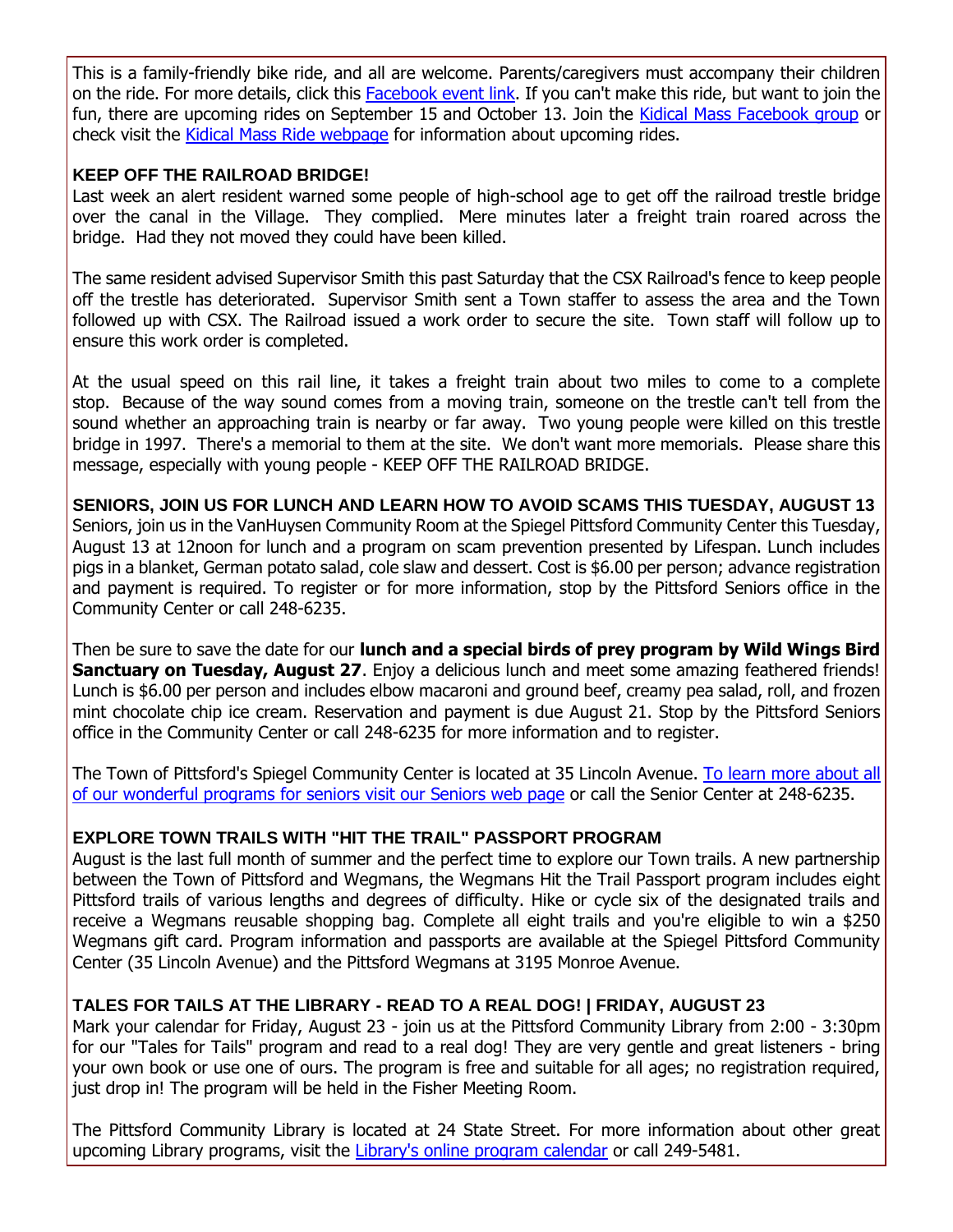#### **UPCOMING ELECTRONICS RECYCLING EVENTS IN THE ROCHESTER AREA**

Sunnking, Inc. has two free electronics collection events coming up in Monroe County. The first is Saturday, August 24 at Kodak Park Lot 42, 208 Eastman Avenue, Rochester. The second collection will be held on Saturday, September 14 at Xerox on Caracus Drive in Webster (off of Phillips Road). There is a limit of two (2) tube televisions per vehicle. Find complete information at [www.sunnking.com/events/rochester-ny](http://r20.rs6.net/tn.jsp?f=001IqwHvSa-YcwS_16bosyT9LQ4Qj4y9hcPsqDP-gY7m7QXbojCZ67-tj_LZgj44WV6dhKEOWz40N-z6m1NswYvfa3EDtiFhnNTA7HpnRg3wOq88xplnAyFfsQuDXcTKMuDbnMXp8uQ033DhvOlm8UVD_APQHvlIA08kDgqQ7uxcOf_XX1v0DPNsL1vbqMKyOK-Ko1fAhPaKZoSZaUxt16rdh30RFuQZhwJbFbaBxWQKuRT7OO2fV2Q0efFr2ITgCvEpR5heeqew2omp54bmn5qNHgSfyEsbOvAaM4oMrn5wSLaX_4l2mU2PB_epUmrzzQwFPKHv5M-xmDNG_2pJY46Kw==&c=gsnQLx4yFoPv5E3a10cPMct2hZneeqaNyrO2tN5VJQ8aJwkbxuKHmA==&ch=0fMKQyDSLbwABg77GZ24R3S-BDbl2uCe89FdjJn2LD1WduQFLsCfvw==)[location-tbd/.](http://r20.rs6.net/tn.jsp?f=001IqwHvSa-YcwS_16bosyT9LQ4Qj4y9hcPsqDP-gY7m7QXbojCZ67-tj_LZgj44WV6dhKEOWz40N-z6m1NswYvfa3EDtiFhnNTA7HpnRg3wOq88xplnAyFfsQuDXcTKMuDbnMXp8uQ033DhvOlm8UVD_APQHvlIA08kDgqQ7uxcOf_XX1v0DPNsL1vbqMKyOK-Ko1fAhPaKZoSZaUxt16rdh30RFuQZhwJbFbaBxWQKuRT7OO2fV2Q0efFr2ITgCvEpR5heeqew2omp54bmn5qNHgSfyEsbOvAaM4oMrn5wSLaX_4l2mU2PB_epUmrzzQwFPKHv5M-xmDNG_2pJY46Kw==&c=gsnQLx4yFoPv5E3a10cPMct2hZneeqaNyrO2tN5VJQ8aJwkbxuKHmA==&ch=0fMKQyDSLbwABg77GZ24R3S-BDbl2uCe89FdjJn2LD1WduQFLsCfvw==)

Both collection dates are scheduled to be held from 9:00am - 12:00pm but please note, per Sunnking, the events will take place as scheduled or until capacity is reached. Collection capacity is 10 - 25 trailers full of electronics. For a list of acceptable materials visit [www.sunnking.com/acceptable-materials.](http://r20.rs6.net/tn.jsp?f=001IqwHvSa-YcwS_16bosyT9LQ4Qj4y9hcPsqDP-gY7m7QXbojCZ67-tj_LZgj44WV6yBMxEBFUs6PyjHUNuhC4d7LtmTdSOodVp1deV5xGekfEOK94vfGejdtkOPx-BDxCmtGm53ZxB4JAfYbakyNo3JHyT2ZceoiBsO_oOd0zX2LNyB-X7D8raPH4_uvLWsLLZ82ibK5nC1dw88QI5J3UoeDWrIBZ1dP8-doSsHQnfv3qy3UBC7jkge_k2sEhKr9_7WmWCl3iYnBDC8ffvYVhNa9Su_-iYqju8JSlKD8rI1SmIyYP25G_QEo-J8JI5W34&c=gsnQLx4yFoPv5E3a10cPMct2hZneeqaNyrO2tN5VJQ8aJwkbxuKHmA==&ch=0fMKQyDSLbwABg77GZ24R3S-BDbl2uCe89FdjJn2LD1WduQFLsCfvw==)

#### **PITTSFORD FOOD CUPBOARD MOVING TO NEW LOCATION ON SEPTEMBER 3 Current Facility will be closed August 21 through September 2 for the move**

The Pittsford Food Cupboard is moving to a new location - 3800 Monroe Avenue, Door 26. Tuesday, August 20 is the last day to obtain groceries at the current Grove Street location. The Food Cupboard will be closed for shopping from Wednesday, August 21 through Monday, September 2 as staff and volunteers work to relocate to the new facility. The Food Cupboard will reopen at the new location on Tuesday, September 3 at 9:30am. The hours and the phone number (264-9860) will remain the same. For complete information visit their website at [www.pittsfordfoodcupboard.net.](http://r20.rs6.net/tn.jsp?f=001IqwHvSa-YcwS_16bosyT9LQ4Qj4y9hcPsqDP-gY7m7QXbojCZ67-tlhMWTQtRsl7n3XaTnztYh-_Payv9gPY9InRSyhPaP2uncjxA2nPlaEHPQNyC_yzRWQQFEXnOWzuH8zuCTz2MNEeOaohUM51WXeOmkiCNqY2i8ioJKJvxed6NJhs86PiRcttnxZvXyOcAtVRLll_00p9i0_574Ubkg4RHVFf2jv2xRzfHERraxKToNksBcmxOyxfeol9pLbFVjTIFL4AWNtS9SXJAsUf-Ng7DH8ErztAvRxEPNlolyrUTj7P0088nQ==&c=gsnQLx4yFoPv5E3a10cPMct2hZneeqaNyrO2tN5VJQ8aJwkbxuKHmA==&ch=0fMKQyDSLbwABg77GZ24R3S-BDbl2uCe89FdjJn2LD1WduQFLsCfvw==)

#### **REMINDERS**

#### **JOB OPENING: BUILDING CLEANER - APPLICATIONS DUE TODAY - AUGUST 7**

The Town of Pittsford has an opening for a part-time Building Cleaner. This position is primarily responsible for the cleaning and upkeep of the Town of Pittsford facilities and reports directly to the Building Maintenance Foreman. Duties include a wide range of general cleaning, including vacuuming, dusting, light window washing and cleaning the bathroom facilities. The position requires knowledge of the proper use of cleaning chemicals and the proper use of small hand tools. This person will work closely with facilities staff and residents.

Find a complete [job description and application information here](http://r20.rs6.net/tn.jsp?f=001IqwHvSa-YcwS_16bosyT9LQ4Qj4y9hcPsqDP-gY7m7QXbojCZ67-ttzX1YLkVy44fBD8w6WdoVMtcS4gZd_dB3Cc942baFFIU8po-d2PSXXF8nDypNFN9tdQZKvtwnjuzPtvNmx-ifeRL53ymQwxZcjHu7-DxnrPQwNNBde49g9xf-8b1IL580nwIp15G6y9vFwUTwGneSal9vs0-BAvh-pj5z_i49lQfl-kaiELDp_lrP5XUnOumXzK9Vt_7_81IVBDCqKJV22vXpcC91ZBuAN0iM2QP7m3UWw3zkydmEqNHicWSVqqmWy-inNyOGwu02IGU58ff0oK_sOeGiISgDKTDLq6Tabe0TwoJ6CAjgTDELTXsHS4R-rhgljOyKzB3iujtZhLDedcYfgTmDhhwg==&c=gsnQLx4yFoPv5E3a10cPMct2hZneeqaNyrO2tN5VJQ8aJwkbxuKHmA==&ch=0fMKQyDSLbwABg77GZ24R3S-BDbl2uCe89FdjJn2LD1WduQFLsCfvw==) or visit the [Employment Opportunities](http://r20.rs6.net/tn.jsp?f=001IqwHvSa-YcwS_16bosyT9LQ4Qj4y9hcPsqDP-gY7m7QXbojCZ67-tu1H2wFAyFOfJo_0Oy2m6YmFr9ul7ltsuP55ZtLehzdws4YYyN6U1CZDCW9-UmeFuI3-LlDmdmijl3m8ypO-6_Xvuekvcs1KRvbwbCyFm3z7hm9KbHR1K8_camISOtPR4QeOgIhrQj-rURuiqdGHlaUN3LWoQnyP6fu0fUeJl52Xq6CcWAKixSJfcqeltiuL-Nrs17YNzEllBfecREOiiNYYKiHo1TPZbSspjosYz6p6eQfgni9Us0GNnm-C07SdPbDIM3er30pX1AcWpndyrasT-R5jBkGERY0YDadZraiI&c=gsnQLx4yFoPv5E3a10cPMct2hZneeqaNyrO2tN5VJQ8aJwkbxuKHmA==&ch=0fMKQyDSLbwABg77GZ24R3S-BDbl2uCe89FdjJn2LD1WduQFLsCfvw==) page link under the "Contact Us" tab on the Town website, [www.townofpittsford.org.](http://r20.rs6.net/tn.jsp?f=001IqwHvSa-YcwS_16bosyT9LQ4Qj4y9hcPsqDP-gY7m7QXbojCZ67-tnglbJ1Twks3j2wIQjBHLcuB3zvyXA1FEqEVzjbDWhlxn76Cdk04jiSf5fo6ai9l848adomTDXhe5H0qqHdfok6UZCVokAhr3VdZUWLC2I3B7GiXi7XDCxeoomM3Ab0AhhmGEvdrpy5iE6gwUOs6Soj_hGwEFSddgLtdCx4T2A3G80P6LcxLw92by7JHCm0DC-tKDtphmRIdVm7SXXRg_MoqAJlKamqhiwr4Pg68DFtKsc0WSrmUbRg=&c=gsnQLx4yFoPv5E3a10cPMct2hZneeqaNyrO2tN5VJQ8aJwkbxuKHmA==&ch=0fMKQyDSLbwABg77GZ24R3S-BDbl2uCe89FdjJn2LD1WduQFLsCfvw==) **Applications are due by TODAY - Wednesday, August 7.**

**For complete job descriptions and application information for all open positions**, visit the Town's job listings web page at [www.townofpittsford.org/home-pittsford-employment-opportunities.](http://r20.rs6.net/tn.jsp?f=001IqwHvSa-YcwS_16bosyT9LQ4Qj4y9hcPsqDP-gY7m7QXbojCZ67-tu1H2wFAyFOfJo_0Oy2m6YmFr9ul7ltsuP55ZtLehzdws4YYyN6U1CZDCW9-UmeFuI3-LlDmdmijl3m8ypO-6_Xvuekvcs1KRvbwbCyFm3z7hm9KbHR1K8_camISOtPR4QeOgIhrQj-rURuiqdGHlaUN3LWoQnyP6fu0fUeJl52Xq6CcWAKixSJfcqeltiuL-Nrs17YNzEllBfecREOiiNYYKiHo1TPZbSspjosYz6p6eQfgni9Us0GNnm-C07SdPbDIM3er30pX1AcWpndyrasT-R5jBkGERY0YDadZraiI&c=gsnQLx4yFoPv5E3a10cPMct2hZneeqaNyrO2tN5VJQ8aJwkbxuKHmA==&ch=0fMKQyDSLbwABg77GZ24R3S-BDbl2uCe89FdjJn2LD1WduQFLsCfvw==)

#### **ASL INTERPRETER AT TOWN BOARD MEETINGS**

The Town of Pittsford provides an American Sign Language interpreter at every meeting of the Pittsford Town Board, to interpret for those who need this service.

# **UPCOMING COMMUNITY ACTIVITIES IN PITTSFORD**

- [Concerts for Kids](http://r20.rs6.net/tn.jsp?f=001IqwHvSa-YcwS_16bosyT9LQ4Qj4y9hcPsqDP-gY7m7QXbojCZ67-tl2hja9dXeZIqYI8aK8iI0lMQOFmn-H6HjY8Vn6VNttdHtKFCOqEOtgCiBEsHg8yY1Hjf7GZ8mf4bPHXFx4q8pJHlsBtJjRMsQPBRmLcQ8eGjrInV9urDPV3qNO-f0DDDdT5Wjfrju3-Yv1rf1U4EFFibuB-olLAVc_W9oKZom-J7vay7d6k0oCtCHAkFBqolV5nZQ1vUM7uSZucAe9zqfpx-9F5xjsSZ9nCQYmznB2guM_HeU8lFCwifhGdX6DfZ_Rirh4TvUQg&c=gsnQLx4yFoPv5E3a10cPMct2hZneeqaNyrO2tN5VJQ8aJwkbxuKHmA==&ch=0fMKQyDSLbwABg77GZ24R3S-BDbl2uCe89FdjJn2LD1WduQFLsCfvw==) family friendly music with [Topher Holt,](http://r20.rs6.net/tn.jsp?f=001IqwHvSa-YcwS_16bosyT9LQ4Qj4y9hcPsqDP-gY7m7QXbojCZ67-tnglbJ1Twks3zlzuo4mzAXc7AL2GV5lWvDr_-5KiIoO6m7hSpogJBLSfI2mEvYJxxfPyrjnFLAlbwau2BS2TVcskhhgPUTGy6BjpIC3cqGAwlA8R8MdWidBDj4Dzvzg2PdGJS0pQGu3VbBBanXiigRA=&c=gsnQLx4yFoPv5E3a10cPMct2hZneeqaNyrO2tN5VJQ8aJwkbxuKHmA==&ch=0fMKQyDSLbwABg77GZ24R3S-BDbl2uCe89FdjJn2LD1WduQFLsCfvw==) Wednesday, 8/7, 6:30pm, Carpenter Park at the Port of Pittsford, 22 North Main Street
- [Town Summer Concert](http://r20.rs6.net/tn.jsp?f=001IqwHvSa-YcwS_16bosyT9LQ4Qj4y9hcPsqDP-gY7m7QXbojCZ67-tiaAeiXVtH2m5XPuV18V2cplna5JIHlyjJcdsyrVXZGd1jVc1iEokzblMrbaYYpj4dtpM60Ao7uVUNpcBpxVqWAeUeFtj7_-MDet9C8vjvjhKe3PwIxn4sUduo6RlIhwxHHAynO0zEG0dJq7ZfAZkrOG4jDuaWcik_K5UpsiHrhf3sYyVIxM6kMD_Vqfg4SKMs3tfHflscFXiyROIc1QZtHOLKWG_z4XcLuo1nqaBNJcOo12q3csSY0wDYpZkGmrvU2swm7eq4b6&c=gsnQLx4yFoPv5E3a10cPMct2hZneeqaNyrO2tN5VJQ8aJwkbxuKHmA==&ch=0fMKQyDSLbwABg77GZ24R3S-BDbl2uCe89FdjJn2LD1WduQFLsCfvw==) featuring pops with the [Pittsford Fire Department Band,](http://r20.rs6.net/tn.jsp?f=001IqwHvSa-YcwS_16bosyT9LQ4Qj4y9hcPsqDP-gY7m7QXbojCZ67-tj_LZgj44WV6e-B1nNLIGGxVsP6s8_PDPfzxQG7uxq6QeaQC55eERTHpyz6SpBdxVTM-pYSr8HRb1YUWWLyIux2Lgr27YmK4E-hZBlZGAnOxBy4IOfGRQ-5gmd7Pfz037S6dkklxJrhL-UdUYTreWZhSPdT1A1xdPl1clbHs5TdOlmxmzkInmzpkuvjR_cAuwNxglcDqwSRsIg0WCpkcMtaau64sqOo-Vi5f1tFfi_5MqS5JUMHqDRU=&c=gsnQLx4yFoPv5E3a10cPMct2hZneeqaNyrO2tN5VJQ8aJwkbxuKHmA==&ch=0fMKQyDSLbwABg77GZ24R3S-BDbl2uCe89FdjJn2LD1WduQFLsCfvw==) Friday, 8/9, 6:30pm, canalside in Carpenter Park at the Port of Pittsford, 22 N. Main Street
- [Kidical Mass Village to Village Ice Cream Bike Ride,](http://r20.rs6.net/tn.jsp?f=001IqwHvSa-YcwS_16bosyT9LQ4Qj4y9hcPsqDP-gY7m7QXbojCZ67-tj_LZgj44WV6juLgoVoMI0IpQysedsDo5LR9BITioO9uDpj4lPlcoMxglhGFIWLIC9nHTKVZo0RMSahCOMkhD8wvVQ5qbI9gMBU3mzjkbNgKmbWlv2arI2DJ6uDWfbmUr6qDMpj-G9N1Z3wIdbtMAGPb0cAGSdwPwIzDACwtcJi_uZ5k9SifmF0qzCS2Ao0Y5p5c7ksdTxc2alTEow6_SwrQDTPkUG6VJWtjoDqwnuB6fw6KPgaQPxE1WpvR-TLHqzozFSS3bVJe32mhY0aY6phDs4Y5-nTQRJaFLuNXLdg7&c=gsnQLx4yFoPv5E3a10cPMct2hZneeqaNyrO2tN5VJQ8aJwkbxuKHmA==&ch=0fMKQyDSLbwABg77GZ24R3S-BDbl2uCe89FdjJn2LD1WduQFLsCfvw==) Sunday, 8/11, 3:00 5:00pm, meet at Pittsford Farms Dairy, 44 North Main Street (if driving to join the ride, park in public lot on Schoen Place), group ride to Moonlight Creamery in Fairport, 7 miles one way. More info on [Kidical Mass website.](http://r20.rs6.net/tn.jsp?f=001IqwHvSa-YcwS_16bosyT9LQ4Qj4y9hcPsqDP-gY7m7QXbojCZ67-tj_LZgj44WV6juLgoVoMI0IpQysedsDo5LR9BITioO9uDpj4lPlcoMxglhGFIWLIC9nHTKVZo0RMSahCOMkhD8wvVQ5qbI9gMBU3mzjkbNgKmbWlv2arI2DJ6uDWfbmUr6qDMpj-G9N1Z3wIdbtMAGPb0cAGSdwPwIzDACwtcJi_uZ5k9SifmF0qzCS2Ao0Y5p5c7ksdTxc2alTEow6_SwrQDTPkUG6VJWtjoDqwnuB6fw6KPgaQPxE1WpvR-TLHqzozFSS3bVJe32mhY0aY6phDs4Y5-nTQRJaFLuNXLdg7&c=gsnQLx4yFoPv5E3a10cPMct2hZneeqaNyrO2tN5VJQ8aJwkbxuKHmA==&ch=0fMKQyDSLbwABg77GZ24R3S-BDbl2uCe89FdjJn2LD1WduQFLsCfvw==)